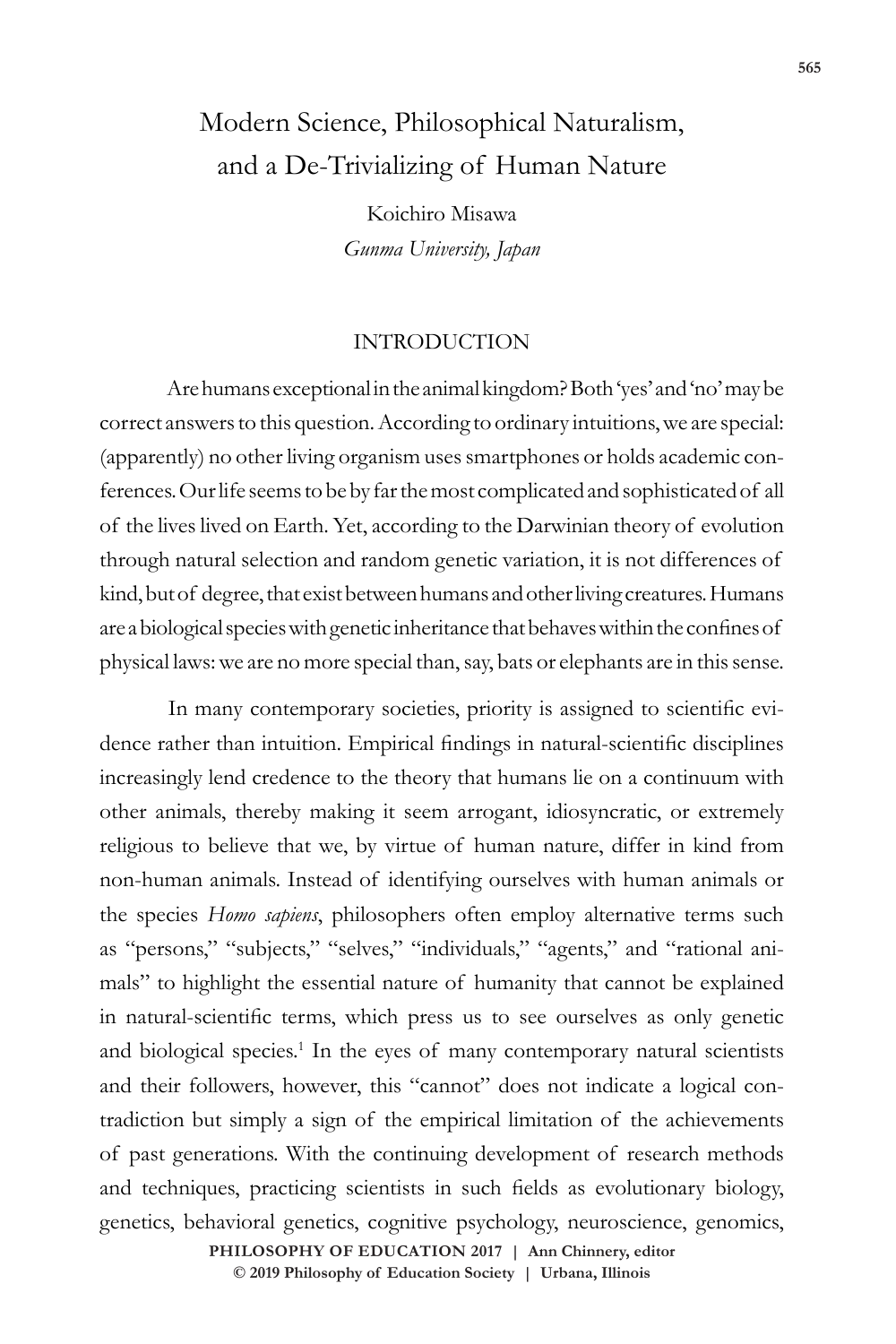ethology, and epigenetics may claim that they pay heed to not only "human animality" but also "animal humanity" without any question-begging argument that human nature clearly differentiates humans from other living species.

In sum, we now live in an age when an explanatory burden falls on *philosophers*. The Wittgenstein scholar Meredith Williams pithily describes the present context:

> The problem of how we can be both animals living in a causal world and agents acting through norms, principles, and rules in that same world persists. Many have understood this as a clash between science and our ordinary ways of talking. For many, this clash has been resolved in favour of the scientific image … <sup>2</sup>

Two issues are represented here. The first concerns how we should appreciate that human beings do not live in a *simply* natural environment. The second concerns whether philosophers are really left with no substantial role to play in matters of human nature, in the face of the ever-growing advancement of modern science.

I recognize, of course, that human beings can be appropriate objects of scientific and empirical investigation and that their findings should be taken seriously. However, I do not think the natural sciences have "all the answers," for the extraordinary development of modern science and its understanding of nature have understandably but unduly disjoined the domain of *the human* from the domain of *the natural*, making the concept of human nature extremely hard to understand, as if it were an oxymoron. In this article, therefore, I will, in a philosophical manner, explore and illuminate a conceptual space between what the science writer Kenan Malik terms "scientific naturalism," which denies "the exceptional qualities of being human," and "human exceptionalism," which celebrates them.<sup>3</sup>

In what follows, I first look to the modern natural-scientific conception of nature and, accordingly, of human nature and to the tremendous impact of this conception on the world of education. I next turn to how "scientific naturalism" has (not) been received in the worlds of philosophy and philosophy of education. Then, by introducing the Aristotelian concept of second nature, which John McDowell vivifies, I aim to dissolve the tension between the human and the natural. This article ends by noting one of the educational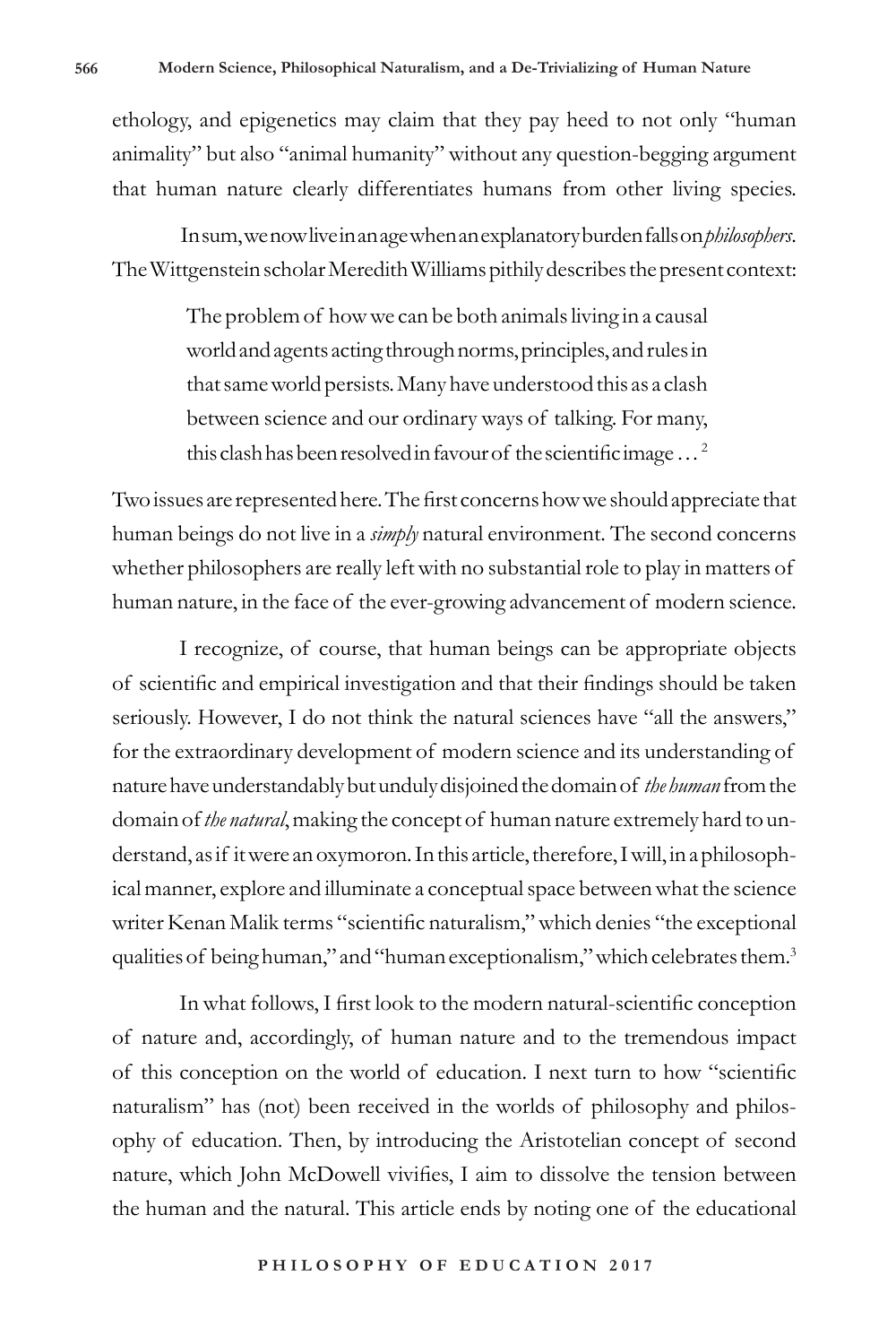implications of locating the concept of nature itself within a larger framework.

### HUMANITY, ANIMALITY, AND MODERN SCIENCE

Exploration of the nature of humanity is a desideratum for education, for if we do not have a proper understanding of human nature, the means by which to (best) educate our children could not even take a clear shape. And yet, the task of explaining human beings both as those who are part of an evolutionary tree and as those who have stepped outside it (in the sense that we adapt our inborn abilities through cultural practices) appears to be intractable. After all, there seems to be something paradoxical about this "dual" character of human beings. This serious problem of our having both natural and unnatural being at one and the same time has come along with the advent of modern science and its understanding of nature. Malik tersely characterizes the plight:

> The very development of science expresses this paradox of being human, because in order to understand nature objectively, it is necessary to make a distinction between nature which is the object being studied and humanity which is the subject doing the studying.<sup>4</sup>

Many current natural-scientific disciplines present empirical findings that explain, or at least seem to, that human beings, like other living beings, belong to the order of nature. And, that the species *Homo sapiens* is part of nature is often interpreted as the thesis that there is no such thing as a human nature that totally distinguishes our species from all other living species.

As the last sentence quoted from Williams correctly reveals, appealing to natural-scientific findings is a currently dominant attempt to resolve the tension of our dual character, and if such appeals are counted as sufficient for that purpose, the lines of thought fall under what Malik calls "scientific naturalism." Along these lines, for example, the experimental psychologist Steven Pinker emphasizes:

> Primatologists have shown that our hairy relatives are … outfitted with *many complex faculties that used to*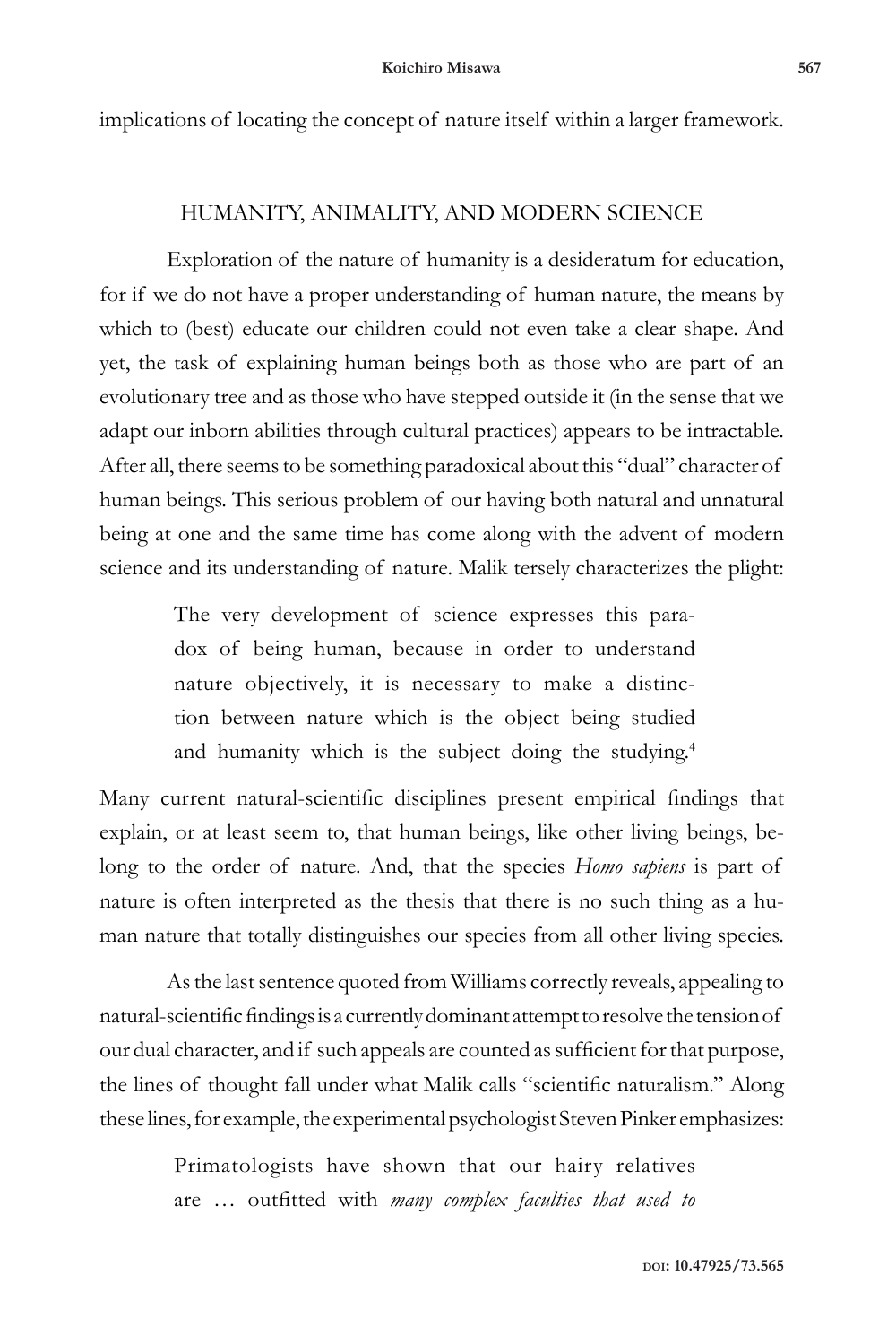*be considered uniquely human*, including concepts, a spatial sense, tool use, jealousy, parental love, reciprocity, peacemaking, and differences between the sexes.<sup>5</sup>

The ever-increasing empirical findings on, say, the cognitive capacities of non-human animals have surely put into question the idea that there is such a thing as human nature in the sense of the real "essence" of human beings that makes us what we are in a way completely different from other animals. It is crucial here to recognize that this seeming lack of human nature is by no means equivalent to the so-called "blank slate" view of the human mind, the idea that has long underlain the Enlightenment project of education. Rather, the view that what has counted as "the uniquely human" is actually *not* unique to humans threatens to undermine the blank slate view. We need to undo the complex knot that ties together theories about human nature and education.

The blank slate view is usually associated with John Locke's famous reference to "white paper"<sup>6</sup> in the then-prevalent (epistemological) dispute between rationalism and empiricism on the innate/acquired distinction, but it has often been taken, in the context of the nature versus nurture debate, as the doctrine that the mind is a *tabula rasa* or blank slate, that is, a blank sheet of paper waiting to be written on by experience. The core idea of this view that nurture outweighs nature in human development has made the role and importance of education salient, and with its moral and political connotations, the idea has been so widely received that, as Pinker puts it, "the Blank Slate has become the secular religion of modern intellectual life."7

What Pinker challenges, with the current natural-scientific evidence available, especially that from the sciences of mind, brain, genes, and evolution, is this received theory of human nature—"namely, that it barely exists."8 He aims to show that the human mind is *not* a blank slate and to convince the reader to properly acknowledge "human nature." It is not wise, I think, to dismiss this line of challenge as reactionary or irrelevant to the human practice of education by labeling it genetic or biological "determinism" as in the cases of, say, Konrad Lorenz's and Edward Wilson's biology-based analyses of human nature. I am not advocating the claims of these natural scientists,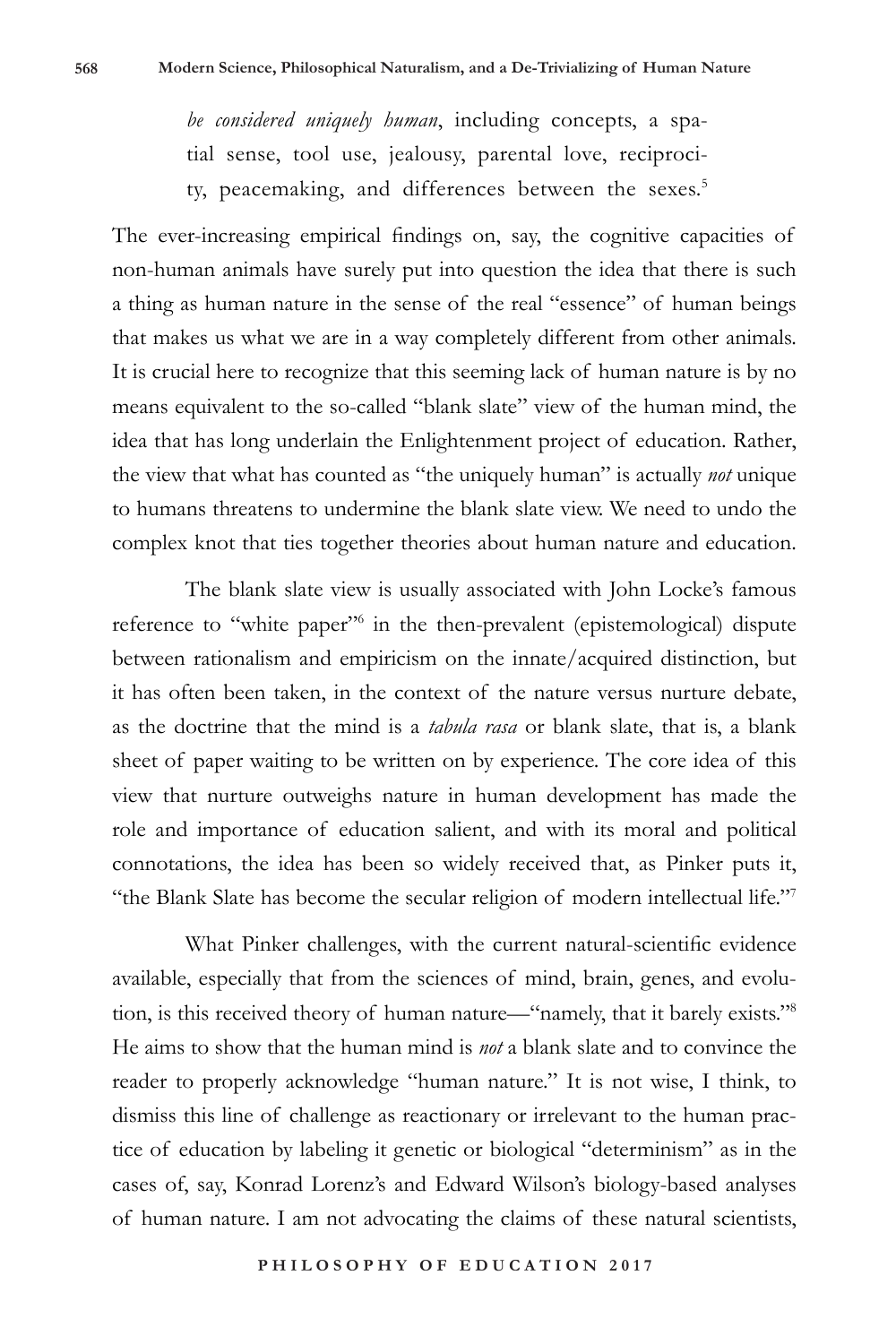but I think they pose a pressing issue for philosophers (of education) who may not be scientists, as the issue is concerned with the human-nature divide and thereby with how (best) to educate our children in a "posthumanist" age.

Few philosophers (of education) would deny the *results* of good natural-scientific investigations *per se*; it is no longer disputed therefore that our mind is not a blank slate. What is in dispute, however, is how we should best understand the fact that "nature" plays a greater role in human development than ever assumed. In other words, despite a general agreement that the nature-nurture dualism is unhelpful, there is no consensus about how the outdated dualism is to be overcome. The primatologist Frans de Waal nicely depicts our circumstance:

> In the last couple of years, the pendulum has swung away from nurture (or environmental effects) back to nature, leaving behind a number of bewildered social scientists who thought the issue had been settled. The current fascination with human biology, however, has created the opposite problem of people so obsessed with genetics that they ignore the other half of the question.<sup>9</sup>

In the field of education, for example, interested biologists, educational researchers, and cognitive and developmental scientists launched in 2007 what was to become a successful journal called *Mind, Brain, and Education*, which has earned a relatively high "impact factor." I want to stress again that we must take seriously such natural-scientific findings themselves, but at the same time we need to closely examine the ways in which and the extent to which their supposed insights and implications are drawn before committing ourselves to "science-worship," precisely because to place "natural" facts and phenomena in a proper context is not as straightforward as it seems (to the worshippers), especially when human nature is on the table.

As implied, the impasse of this issue is plain to see, for "nature" in the modern (natural-scientific) sense excludes values, reasons, purposes, meanings—i.e., normative phenomena. As Malik describes:

> Whereas the pre-scientific world viewed the universe as full of purpose and desire, the scientific revolution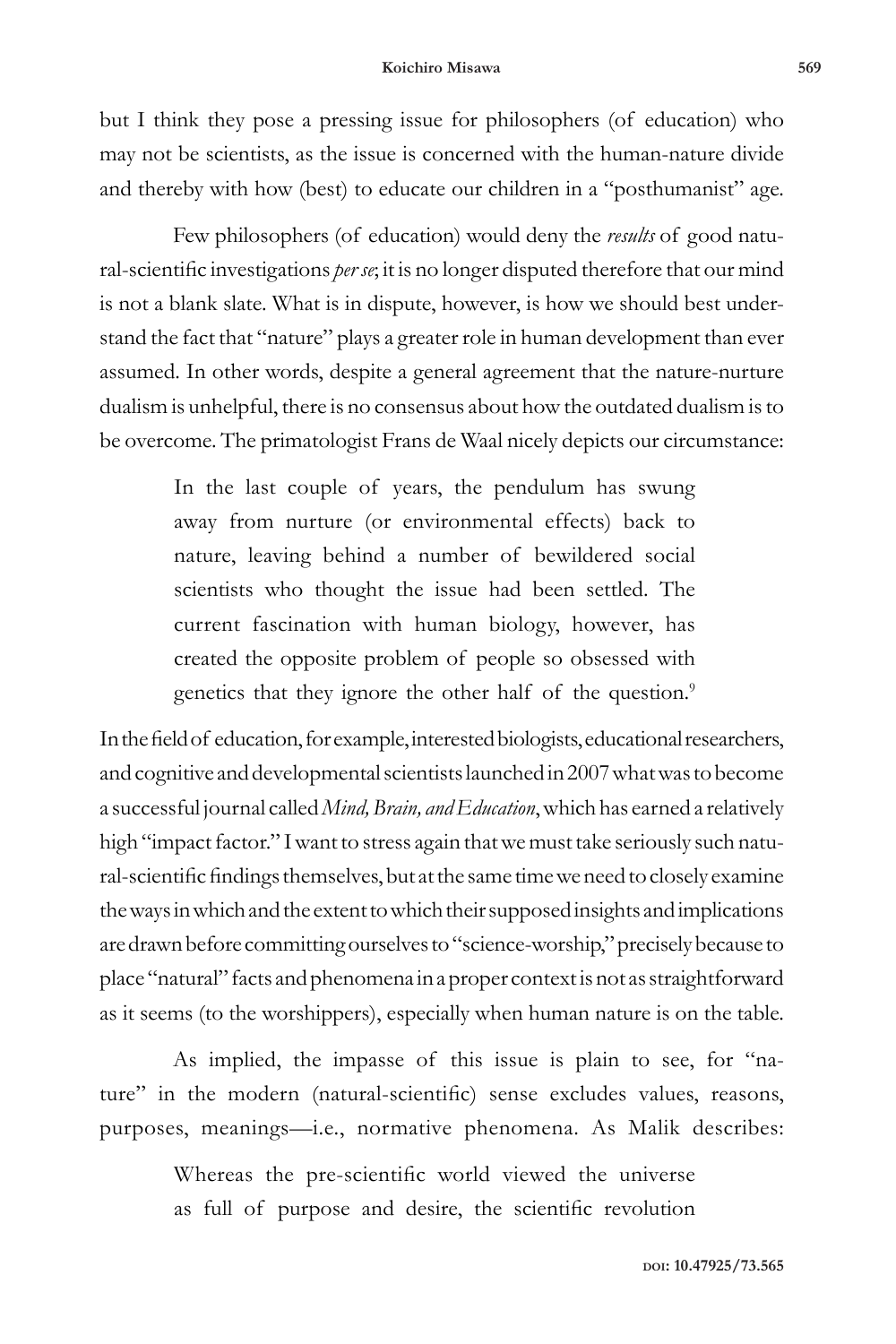transformed nature into an inert, mindless entity. At the heart of the scientific methodology is its view of nature, and of natural organisms, as machines ... <sup>10</sup>

Once the modern natural sciences rule out our higher-order behavior such as knowing, thinking, and judging as *norm*-laden, it follows then that lower-level sciences that study our bodily (e.g., physico-chemical) components as *natural* objects have flourished, and as a result, the features of human beings that are the focus of those sciences have come to be seen as the *de facto* elements that explain and determine what humans are. Many such "natural objects" in our bodies are of a type shared with other animals, especially with other great apes. Accordingly, the marvelous achievements of natural science in investigating the "animality" of human and non-human organisms (such as physical properties, nervous systems, and brain regions) show, or so it seems, that what has been considered "uniquely human" is in fact not unique to humans, even if the difference of degree may be great.

In many contemporary societies, thus, the standard intellectual view is that a large number of other animals also have, for instance, culture, the capacity to reason, and a sense of morality. This view does not strike me as implausible, but I think a more delicate analysis is needed to reach the conclusion. The assumption at work in the standard (natural-scientific) view is either 1) that if human and non-human animals have the same bodily components or lower-order attributes, then both human and non-human beings are supposed to have the same, or at least similar, higher-order behavior and characteristics; or 2) that normative elements that are to be excluded from the realm of "nature" are presupposed because of our habitual anthropomorphizing other animals and their behaviors.

Although Malik notes that "[t]he tension between scientific naturalism and human exceptionalism remains unresolved,"<sup>11</sup> I think we can properly dissolve this tension by extracting a way of *not* setting up a false dichotomy between the natural and the human. Before sketching that way, however, it would help to take a brief look at how "scientific naturalism" has (not) been received in the philosophical community generally and in the philosophy of education community more specifically. This is because how philosophers have received "scientific naturalism" has to do with addressing the possible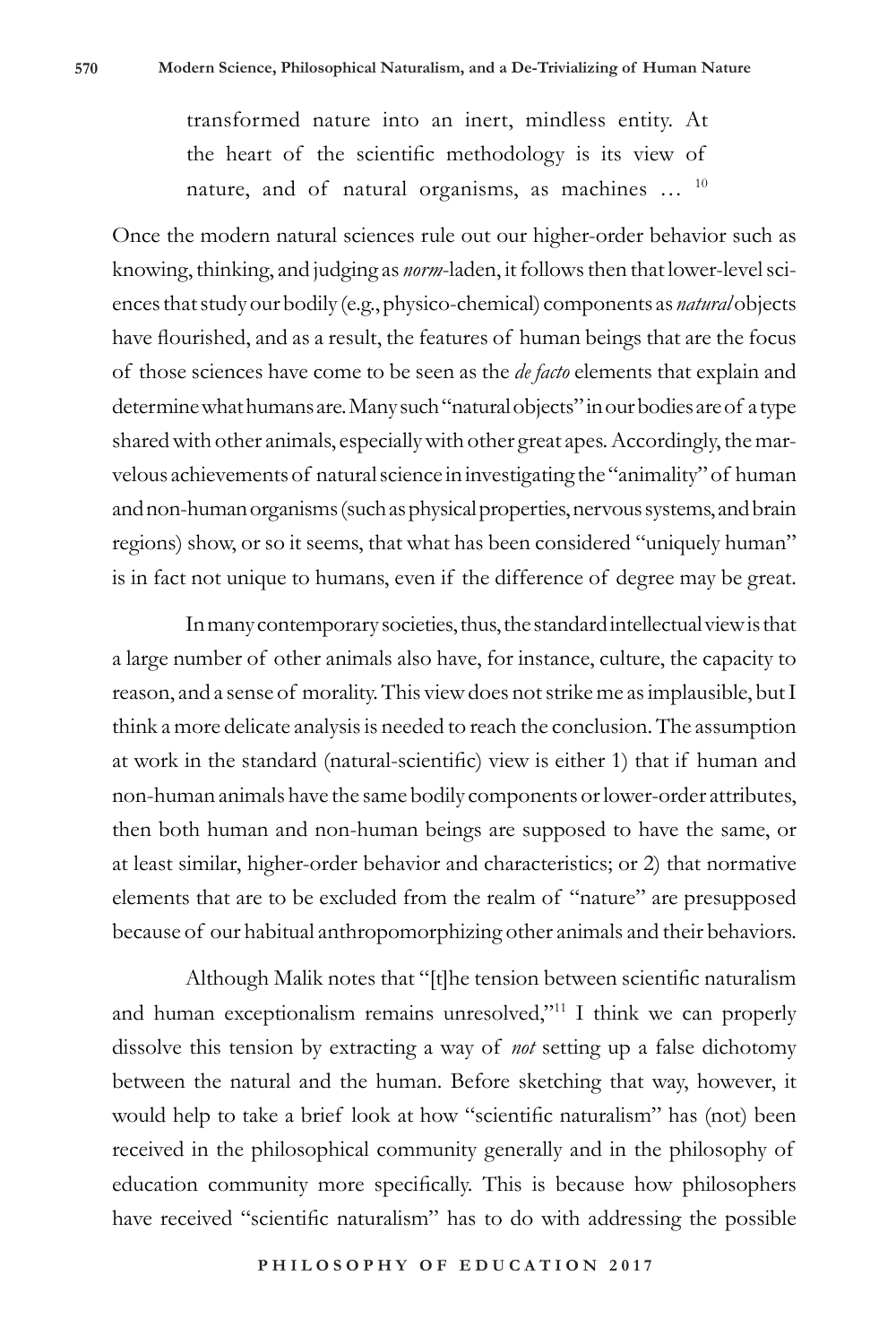role of philosophy and also because such reception is exactly a watershed that has divided "general philosophy" (in the analytic tradition) and philosophy of education (despite its origin in the so-called "analytic philosophy of education") in some Anglophone countries for the last few decades.

## PHILOSOPHICAL NATURALISM

The modern view of nature and of natural organisms has developed in tandem with the progress of the natural sciences, as a result of which exploring the relationship between the human and the natural has long been on the agenda for modern *philosophy* (typically in the form of the relationship between the human subject and the natural object). Connectedly, in confrontation with the development of the natural sciences, philosophers have faced the challenge of (re)considering the relationship between philosophical inquiry and scientific investigation. The issue of what philosophy can and need not learn from the natural sciences centers on the issue of whether and how (philosophical) naturalism<sup>12</sup> is plausible.

Mario de Caro and David Macarthur have edited two important collections of essays on naturalism,<sup>13</sup> and their introductions to these volumes are helpful guides to the issue in question. They criticize "scientific naturalism," which enjoys the privilege as "the current orthodoxy" (in Anglophone analytic philosophy), and propose an alternative view of naturalism they call "Liberal Naturalism" (a version of which we will see in the next section). There are, according to de Caro and Macarthur, two core themes of scientific naturalism by which to distinguish variants of naturalism: ontological and methodological (which also entails epistemological). They formulate these themes in the following way:

> *Ontological doctrine of Scientific Naturalism.* The world consists of nothing but the entities to which successful scientific explanations commit us.

> *Methodological doctrine of Scientific Naturalism*. Scientific inquiry is, in principle, our only genuine source of knowledge or understanding. All other alleged forms of knowledge (e.g., a priori knowledge) or understanding are either illegitimate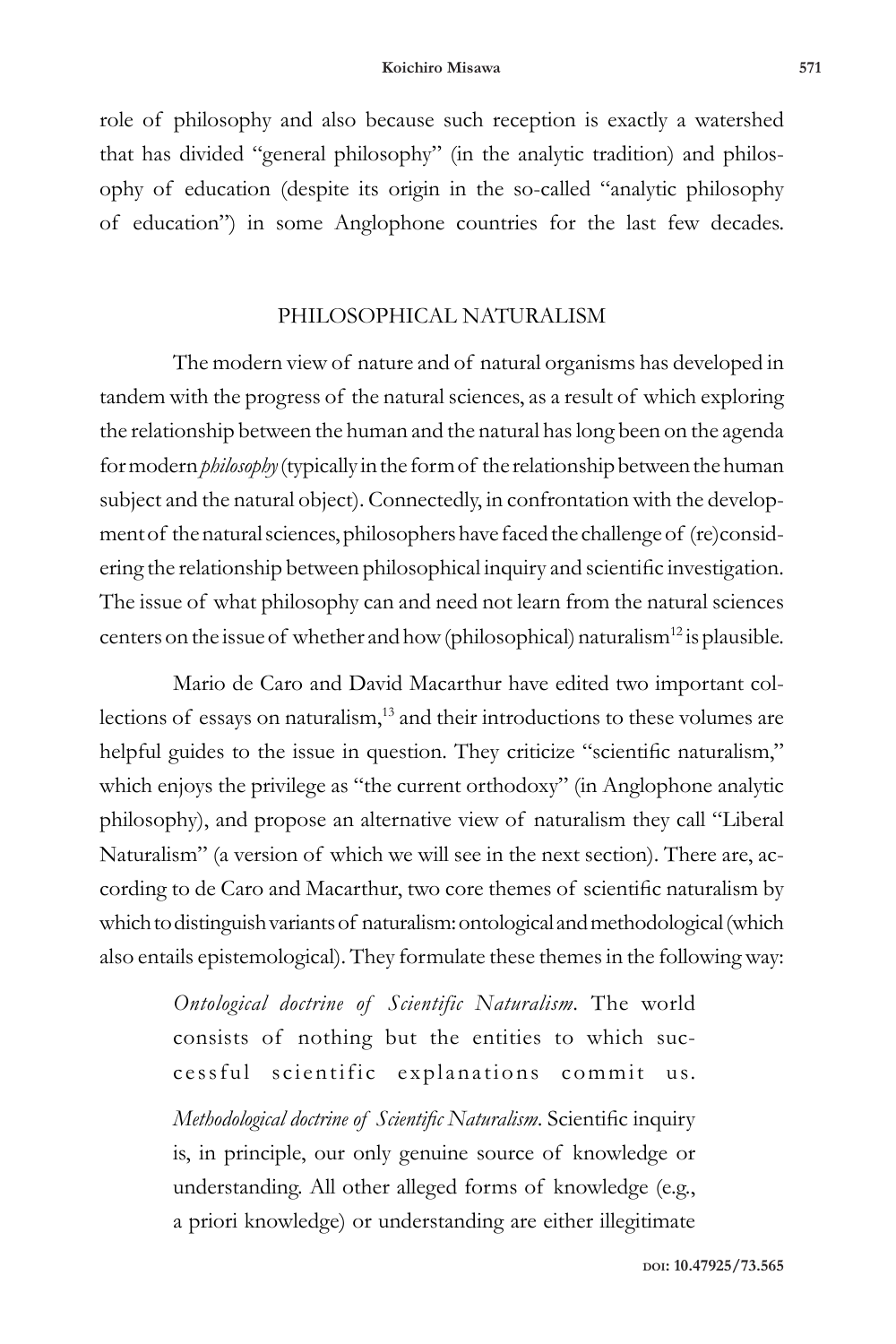or are reducible in principle to scientific knowledge.<sup>14</sup>

Accepting the ontological thesis is tantamount to committing oneself to a "scientism" that alleges "not only that modern (or post-seventeenth-century) natural science provides *a* true picture of nature but, more contentiously, that it is the *only* true picture."15 In this picture, the conception of nature is nothing more than that of the natural sciences. Accepting the methodological thesis brings us to "a reconception of the traditional relation between philosophy and science according to which philosophical inquiry is conceived as continuous with science."16 The conventional aspiration of modern philosophers to establish a philosophical discipline of epistemology (in pursuit of *a priori* norms), by which to ground and evaluate empirical claims against the available evidence, is doomed to fail. If the methodological doctrine is right, in other words, the (Cartesian and Kantian) dream of "First Philosophy" is to be discarded.17

No philosopher has played a more decisive role than W. V. Quine in the growth and flourishing of scientific naturalism in analytic philosophy, so much so that de Caro and Macarthur write as follows: "Often scientific naturalists give the impression of thinking that *philosophy began with Quine*, and that to read earlier texts is to leave philosophy behind for the study of the history of ideas."18 Quine's project to "naturalize" epistemology emphasizes the continuity of philosophy with science, and his thinking is well captured in the following remarks:

> … my position is a naturalistic one; I see philosophy not as an *a priori* propaedeutic or groundwork for science, but as continuous with science. I see philosophy and science as in the same boat—a boat which, to revert to Neurath's figure as I so often do, we can rebuild only at sea while staying afloat in it. There is no external vantage point, *no first philosophy*. All scientific findings, all *scientific conjectures* that are at present plausible, are therefore in my view as welcome for use in philosophy as elsewhere.19

I applaud Quine's ambition to set out a non-foundational account of knowledge and understanding by an appeal to the parable of Neurath's boat. But I do not see his "naturalistic" position as convincing for two related reasons.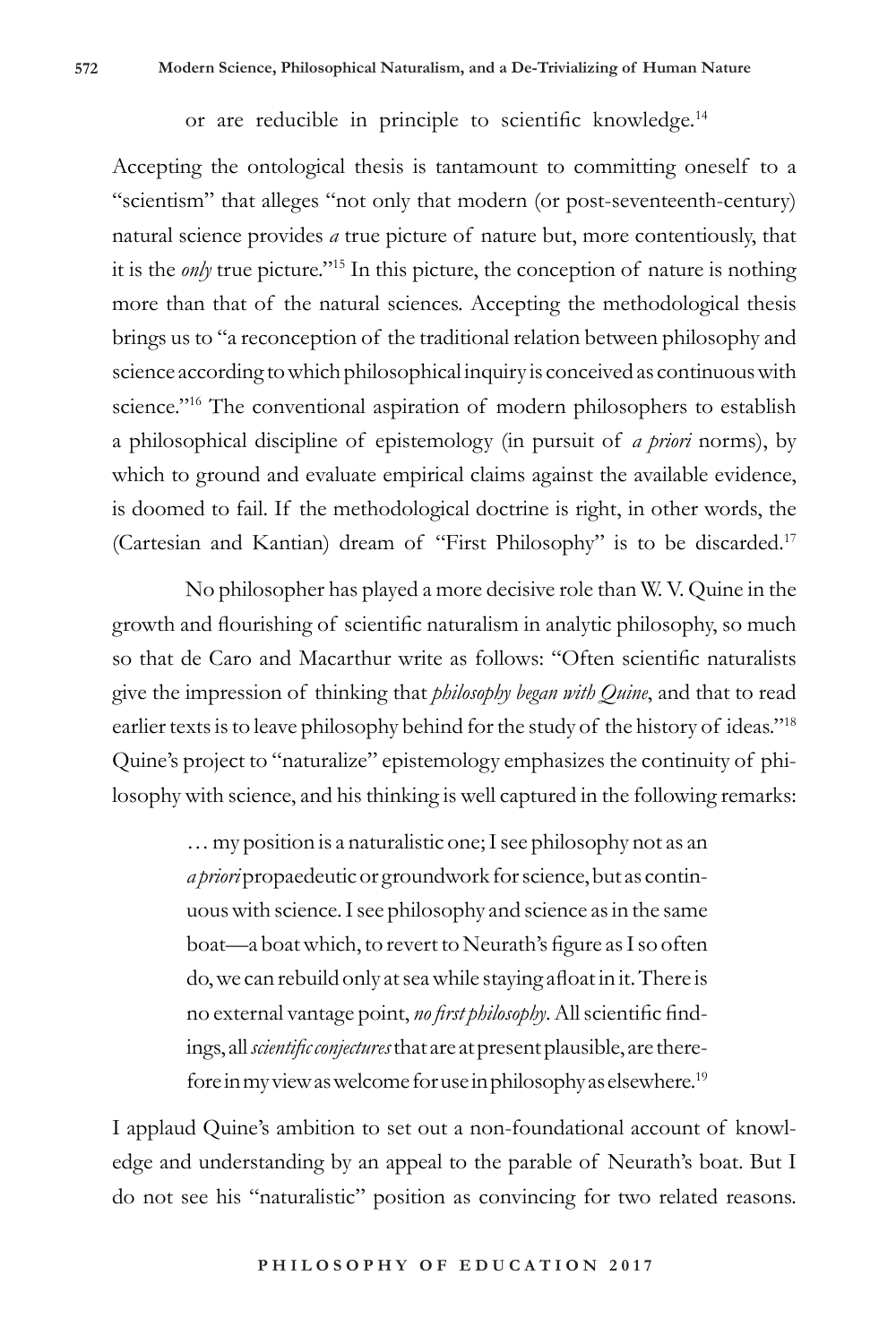First, it is simply hard to resist the temptation to say that Quine's naturalized epistemology is no more than the project to reverse the positions between something foundational (*explanans*) and something to be explained (*explanandum*). While the aspiration of First Philosophy was to base science on (epistemology-oriented) philosophy, the aim of Quine's naturalized epistemology appears to construe epistemological issues by means of scientific research. Quine's preference for science over philosophy is obviously at odds with the image of Neurath's boat that implies *mutual*, not one-way, commitments to each other. Second, "scientific conjectures" are not as scientific or naturalistic as Quine seems to assume, for something normative is always already smuggled into such conjectures. This is the point that the late Hilary Putnam was at pains to make in his later years, which is to say: "Science depends on what is not fully scientific at every point."<sup>20</sup> The point is echoed in one of his very last pieces:

> It is true that the notion of a reason, for example, is not the subject matter of a special science, but … that notion is presupposed by all science as well as by fields like history and politics and criticism (including philosophical criticism) that are not sciences, because in all of them one has to decide what there is *reason* to consider and even what there is reason to test. (Notions like 'plausibility', 'simplicity', and 'elegance' figure in the *reasons* scientists give for testing certain theories at all. They are not scientific notions, but the activity of science presupposes a *reasonable* command of them.)<sup>21</sup>

Quine's "naturalized epistemology" and "full-blown scientific naturalism" that many contemporary analytic philosophers embrace stumble because the attempt to explain our higher-order behavior by means of natural-scientific findings of our lower-order components misses the point that the studies of the latter already presuppose the former (something normative).

In contrast to the unparalleled influence of Quine's naturalism in the analytic tradition, the philosophy of education community has paid scant attention to his work.22 It is not surprising that for many philosophers of education, the scientific naturalist discourse that Harvey Siegel calls "non-normative naturalism"23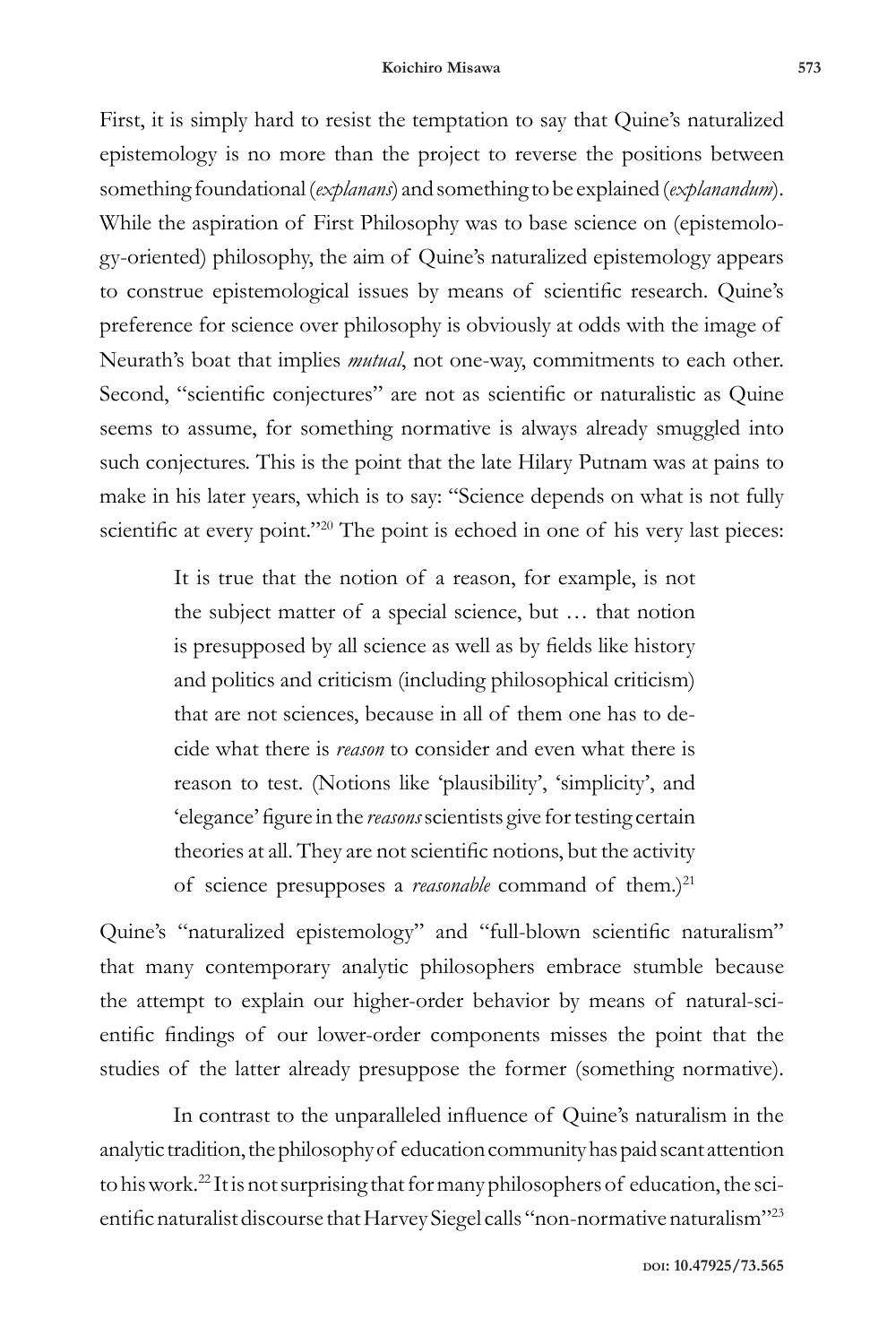sits uncomfortably with educational theories. After all, education is a self-evidently normative enterprise. Nonetheless, given that the education community in general is now under the sway of the (natural) scientific ethos, along with the buzz about "evidence-based education," philosophers of education shall have something to say about how the philosophical study of education could contribute to our better grasp of what education is and does. I thus try to show that the stalemate of First Philosophy need not be conceived as signing up for scientific naturalism.

#### THE ARISTOTELIAN NOTION OF SECOND NATURE

We have difficulty finding the proper ontology for human nature. The source of difficulty lies, to borrow Kate Soper's words, in "a dualistic conception of ourselves as creatures who are both 'cultural' (i.e. 'non-natural') and yet subject to 'natural' functions and possessed of 'purely animal' properties."24 To make best sense of our "dual" character, I want to draw attention to the Aristotelian notion of "second nature," which has been reinvigorated mainly through the work of the contemporary philosopher John McDowell.

What McDowell resists by invoking the notion of second nature is the modern temptation to restrict nature to the realm of law or natural-scientific understanding. He claims:

> [W]hat the modern scientific revolution yielded was clarity about the realm of law, and that is not the same as clarity *about nature*. [Wilfrid] Sellars's contrast is between the space of reasons and the realm of law, and it need not imply that the space of reasons is alien to the natural.<sup>25</sup>

McDowell considers our higher-order behavior such as thinking and knowing to be neither supernatural beyond our reach nor completely integrated into the realm of law or natural-scientific understanding. Instead, he stresses:

> Thinking and knowing are part of our way of being animals. Thus the fact that we are knowers and thinkers does not reveal us as strangely bifurcated, with a foothold in the animal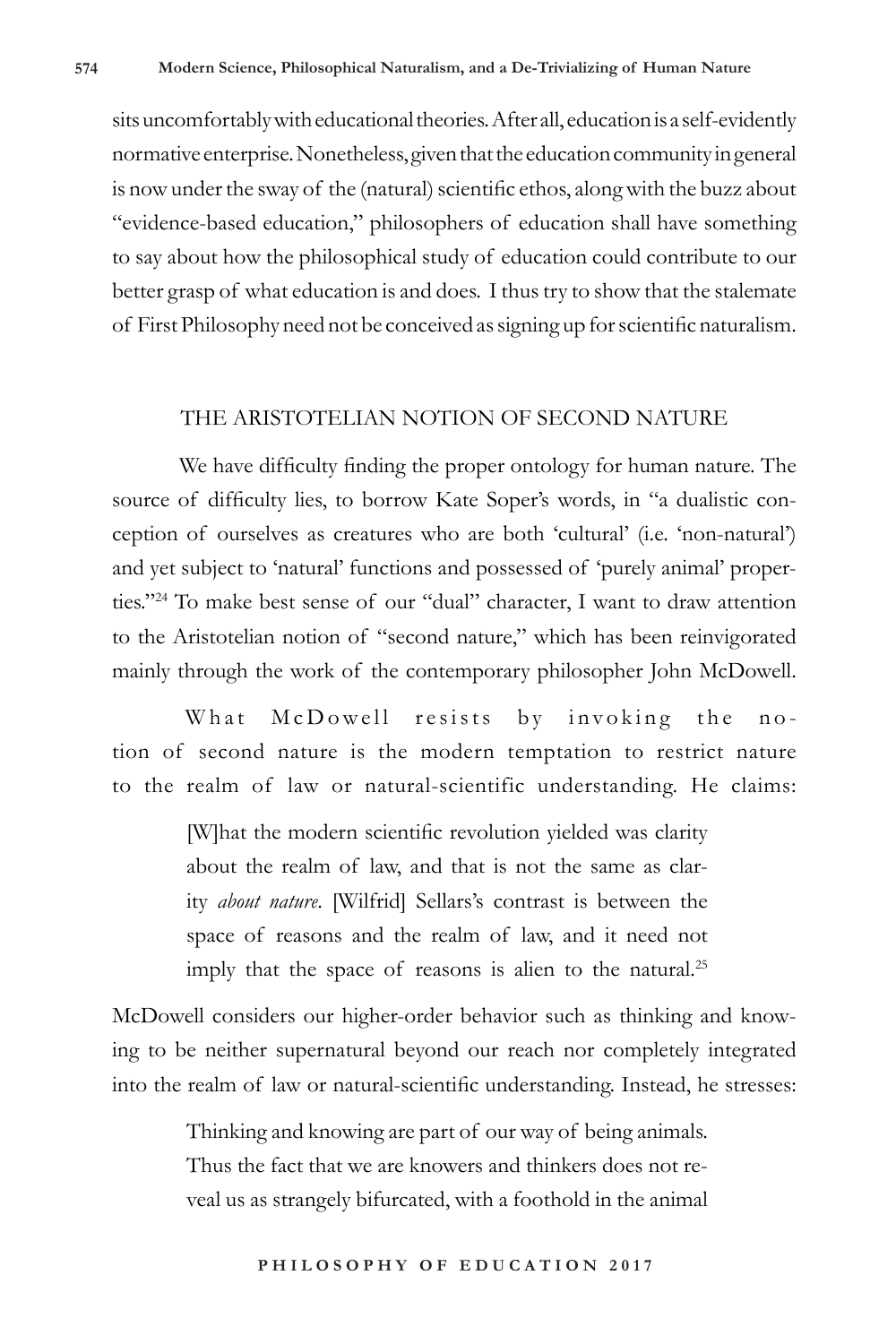kingdom—surely part of nature—and a mysterious separate involvement in an extranatural realm of rational connections.26

On McDowell's view, the workings of the mind, such as thinking and knowing, are a *natural* part of the way we human beings live. It is notable, however, that for the human individual, the naturalness is not innately equipped; it is *acquired* though "initiation into conceptual capacities, which include responsiveness to other rational demands besides those of ethics."27 It is in this regard that the naturalness of, for instance, thinking and knowing in our lives is *second*-natural. Yet, this ordinal number should never be taken as a sign of inferiority as to its naturalness, for, as McDowell puts it, "[s]uch initiation is a *normal* part of what it is for a human being to come to maturity."<sup>28</sup> It is not a simply natural environment but the space of reasons that we inhabit with phenomena of second nature, and there is nothing wrong with casting this fact as *natural*.

With the notion of second nature, I think McDowell revives a sort of "specialness" of human nature that the modern view of nature has *trivialized*. He writes:

> At least the old Cartesian thinking registers, in its confused way, the intuition that thought and talk about the mental are *special*. The modern version avoids immaterialism and the pineal-gland mystery by taking as its subject matter something that is *not*  special at all, but just a more or less ordinary part of nature.<sup>29</sup>

What McDowell aims to do is maintain a *sui generis* character of the human but does not stop doing full justice to our *naturalness*. Noteworthy here is that McDowell's line of thinking is not offensive to non-human animals because other animals also have their second nature: "the idea of second nature fits any propensities of animals that are not already possessed at birth ... "30

## **CONCLUSION**

The idea of second nature reveals a way that doesn't lapse into either "scientific naturalism" or "human exceptionalism" (of the problematic sort) as it does not create a tension between the human and the natural. The moral to draw from this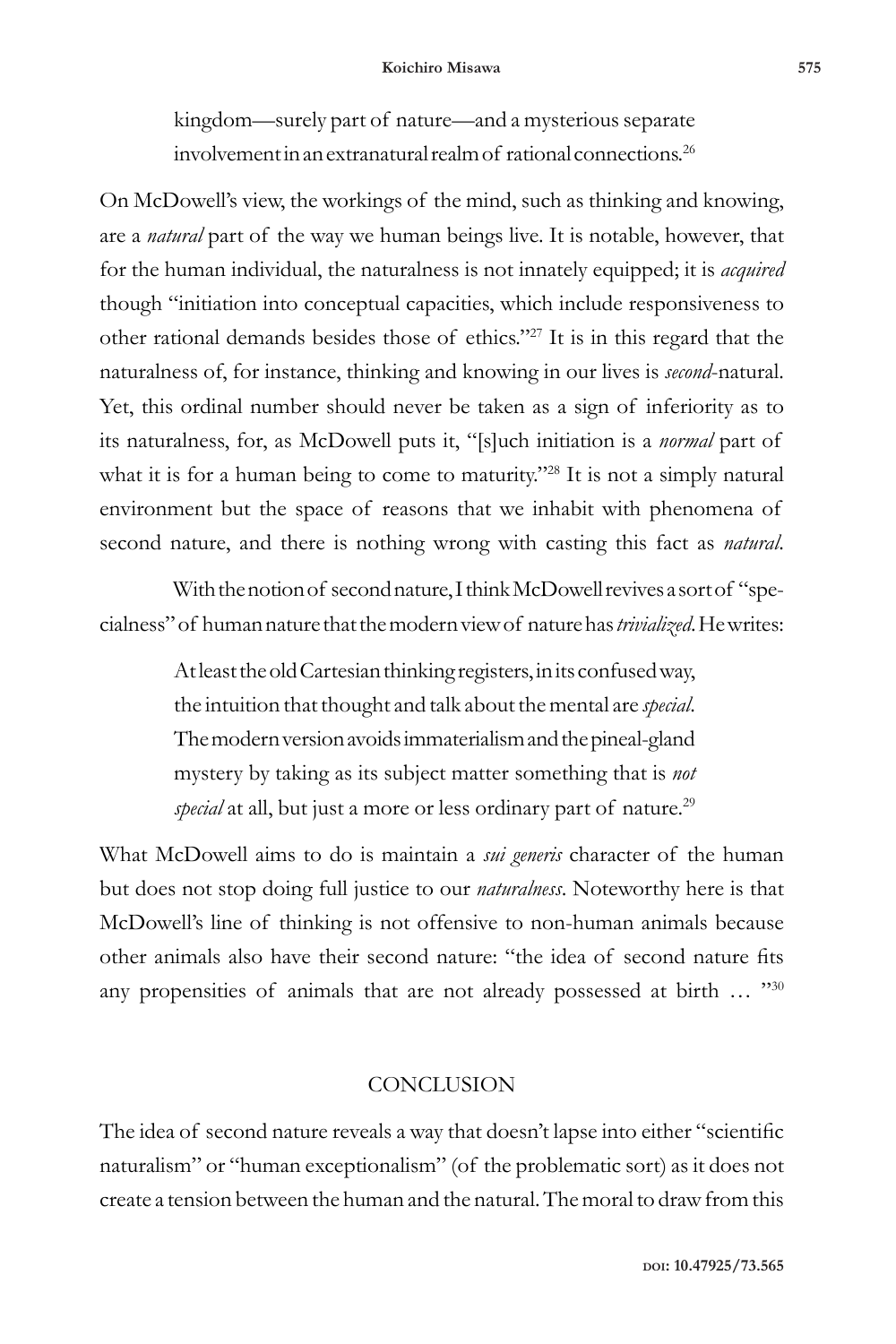idea is that in the field of education, in both practice and research, where normative elements cannot be eliminated, we do not need to start with the first-natural that is in fact permeated by the second-natural. We should not be afraid to start with a sensitivity toward the second-natural phenomena with which we lead our lives.

1 In this article, I often use the term "human beings" as something relatively, though not absolutely, neutral.

2 Meredith Williams, "Normative Naturalism," *International Journal of Philosophical Studies* 18, no. 3 (2010): 355-375.

3 Kenan Malik, "What Science Can and Cannot Tell Us about Human Nature," in *Human Nature: Fact and Fiction*, eds. Robin Headlam Wells and Johnjoe McFadden (London: Continuum, 2006), 164-183.

4 Kenan Malik, "Science and the Human Animal," in *What Scientists Think*, ed. Jeremy Stangroom (London: Routledge, 2005), 51-65.

5 Steven Pinker, *The Blank Slate: The Modern Denial of Human Nature* (New York: Penguin, 2002), 55 (emphasis added, note deleted).

6 John Locke, *An Essay Concerning Human Understanding*, abridged and ed. Kenneth P. Winkler (Indianapolis: Hackett Publishing Company, [1689] 1996), 33.

7 Pinker, *The Blank Slate*, 3.

8 Ibid., 2.

9 Frans de Waal, *The Ape and the Sushi Master: Cultural Reflections by a Primatologist* (New York: Basic Books, 2001), 7.

10 Malik, "What Science Can and Cannot Tell Us about Human Nature," 165.

11 Ibid., 180.

12 I here employ the term "philosophical naturalism" to cover the range of "naturalization" projects in philosophy, including "scientific naturalism" that is the primary focus of this article.

13 Mario de Caro and David Macarthur, eds., *Naturalism in Question* (Cambridge, MA: Harvard University Press, 2004), and Mario de Caro and David Macarthur, eds., *Naturalism and Normativity* (New York: Colombia University Press, 2010).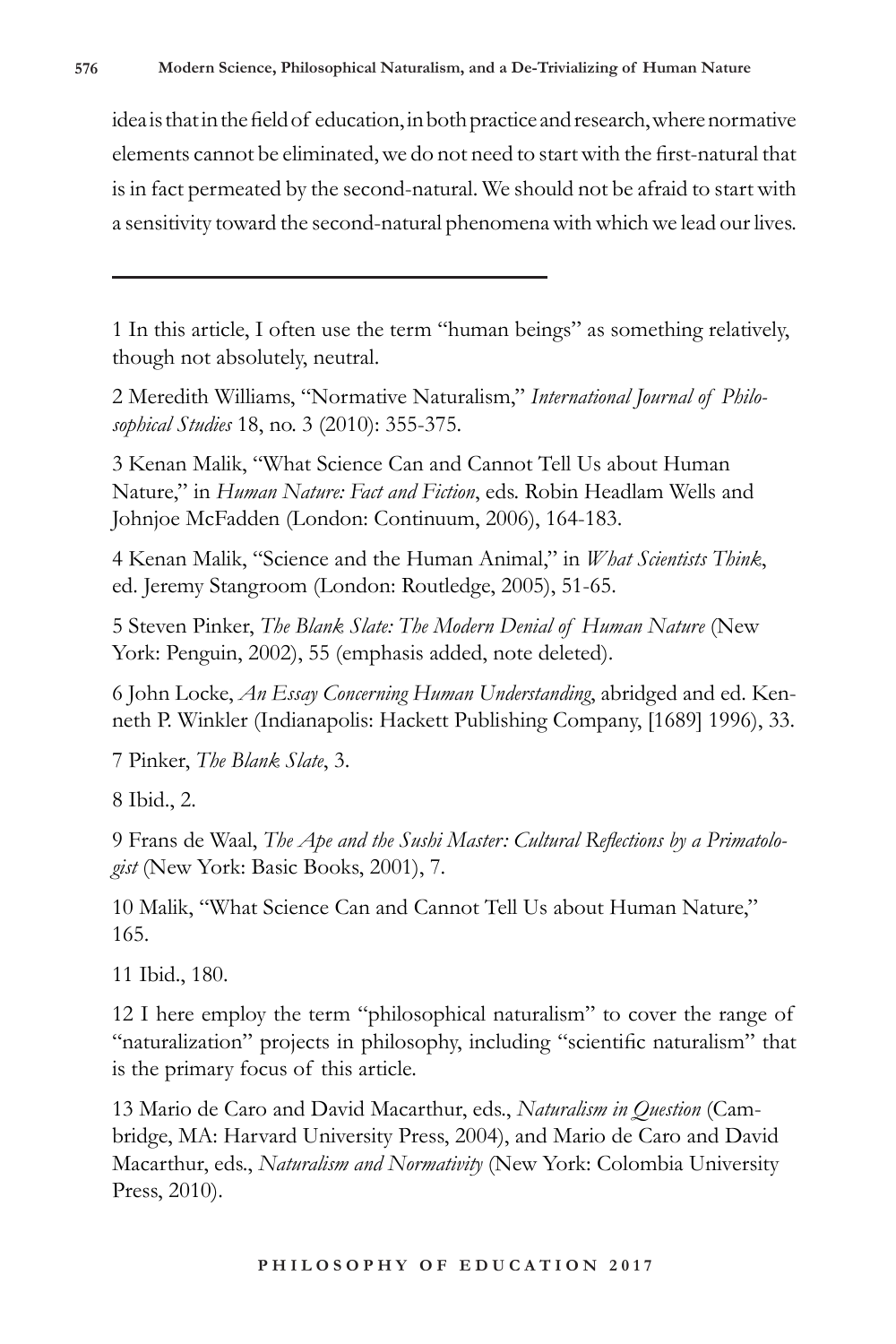14 Mario de Caro and David Macarthur, "Introduction: Science, Naturalism, and the Problem of Normativity," in *Naturalism and Normativity* (New York: Colombia University Press, 2010), 1-19 (emphasis in original).

15 Mario de Caro and David Macarthur, "Introduction: The Nature of Naturalism," in *Naturalism in Question* (Cambridge, MA: Harvard University Press, 2004), 1-17 (emphasis in original, note deleted).

16 De Caro and Macarthur, "Introduction: The Nature of Naturalism," 3.

17 Although the proponents of these two theses are not coextensive, advocating the methodological doctrine *ipso facto* entails advocating the ontological doctrine. See De Caro and Macarthur, "Introduction: The Nature of Naturalism," 6.

18 De Caro and Macarthur, "Introduction: The Nature of Naturalism," 17 (emphasis added).

19 W. V. O. Quine, "Natural Kinds," in *Naturalizing Epistemology*, ed. Hilary Kornblith (Cambridge, MA: The MIT Press, 1988), 31-47 (emphasis added).

20 Hilary Putnam, "Naturalism, Realism, and Normativity," *Journal of the American Philosophical Association* 1, no. 2 (2015): 312-328.

21 Ibid., 326-327 (emphasis in original).

22 For example, in contemporary philosophy of education, "Rorty and Derrida are much more likely to be discussed than Goodman, Quine, or Davidson.'' See Andrew Davis and Kevin Williams, ''Epistemology and Curriculum,'' in *The Blackwell Guide to the Philosophy of Education*, eds. Nigel Blake, Paul Smeyers, Richard Smith, and Paul Standish (Oxford: Blackwell, 2003), 253-270.

23 Harvey Siegel, "Naturalism and the Abandonment of Normativity," in *The Philosophy of Psychology*, eds. William O'Donohue and Richard F. Kitchener (London: Sage Publications Ltd, 1996), 4-18.

24 Kate Soper, *What is Nature? Culture, Politics and the non-Human* (Oxford: Blackwell, 1995), 81.

25 John McDowell, "Naturalism in the Philosophy of Mind," in *Naturalism in Question*, eds. Mario de Caro and David Macarthur (Cambridge, MA: Harvard University Press, 2004), 91-105 (emphasis in original).

26 Ibid., 94.

27 John McDowell, *Mind and World* (Cambridge, MA: Harvard University Press, [1994] 1996), 84. McDowell generalizes the point Aristotle made about the formation of ethical character.